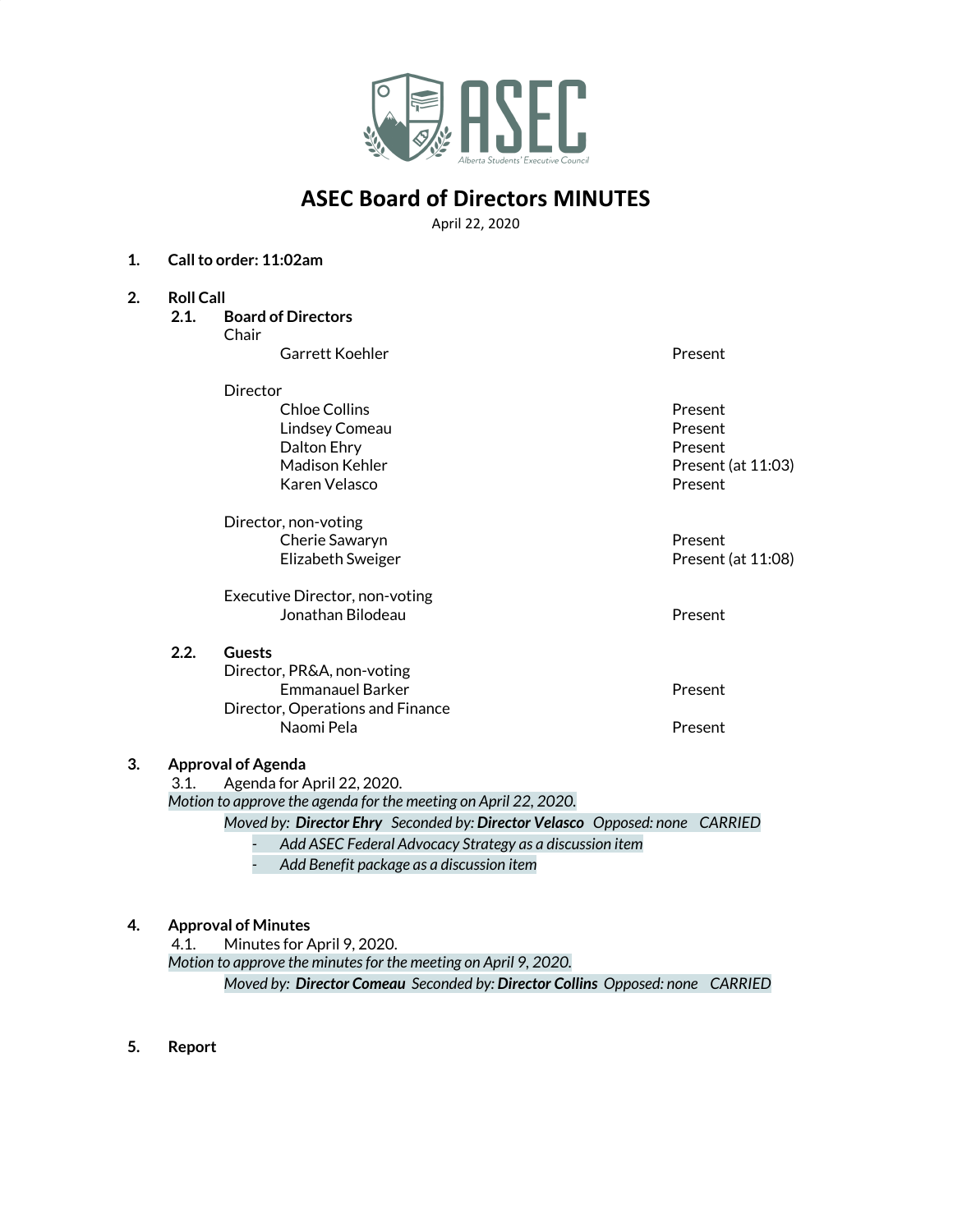

# **ASEC Board of Directors MINUTES**

April 22, 2020

# **6. Action Items**

- 6.1. Membership Continuity Update **Directions Continuity Update** Dir, Operations & Finance Pela
	- Discussion regarding continuity of members with campuses not being open until likely January, and revenues being disrupted, there were questions regarding accommodations to payments.
	- ED Bilodeau highlighted that we will likely need to make more accommodations for the second installment, which we will address as we move forward.
	- Fees charged by member SA's were discussed, and their impact on continuity, with some members charging their students in person fees only, or a combination of in person and online fees.
	- Director Sawaryn shared that in a meeting with ED's, the topic of membership of ASEC was discussed, and ED's recognized the importance of advocacy organizations.

# **7. Old Business**

7.1. Board of Directors Transition Package **Executive Director Bilodeau** 

### **8. Decision items**

#### **9. New Business**

#### **10. Discussion Items**

- 10.1. Revised Guidelines to Tuition Framework **Director Colling** Director Collins
	- Item was scrapped
- 10.2. Student Employment Survey **Director Colling** Director Collins Director Collins spoke about the employment survey that she was about to send to the students on her campus
	- The goal is to understand how the pandemic and resulting situation are impacting students with regards to unemployment, not qualifying for CERB, etc.
	- A suggestion was made to share this survey with other ASEC members in order to gather information to be used for advocacy and research purposes
	- ED Bilodeau agreed that this would be valuable information and that home office will distribute the survey to membership once received from Director Collins
- 10.3. CFS Director Collins
	- Discussion around how to inform and equip members in making sound decisions with regards to advocacy groups
	- Discussion regarding ways to engage ASEC members and ensure that ASEC is carrying out its mandate

# 10.4. Leadership Conference **Chair Koehler** Chair Koehler

- Chair Koehler pointed out that there will likely be one or two more meetings for the Board in the upcoming weeks until the new team is voted in.
- ED Bilodeau highlighted that home office is very excited to organize and run the conference - ASEC now has a business license for GoToMeeting which will be used to run and record meetings in order to provide training to those joining the meetings, but also those who are unable to attend.